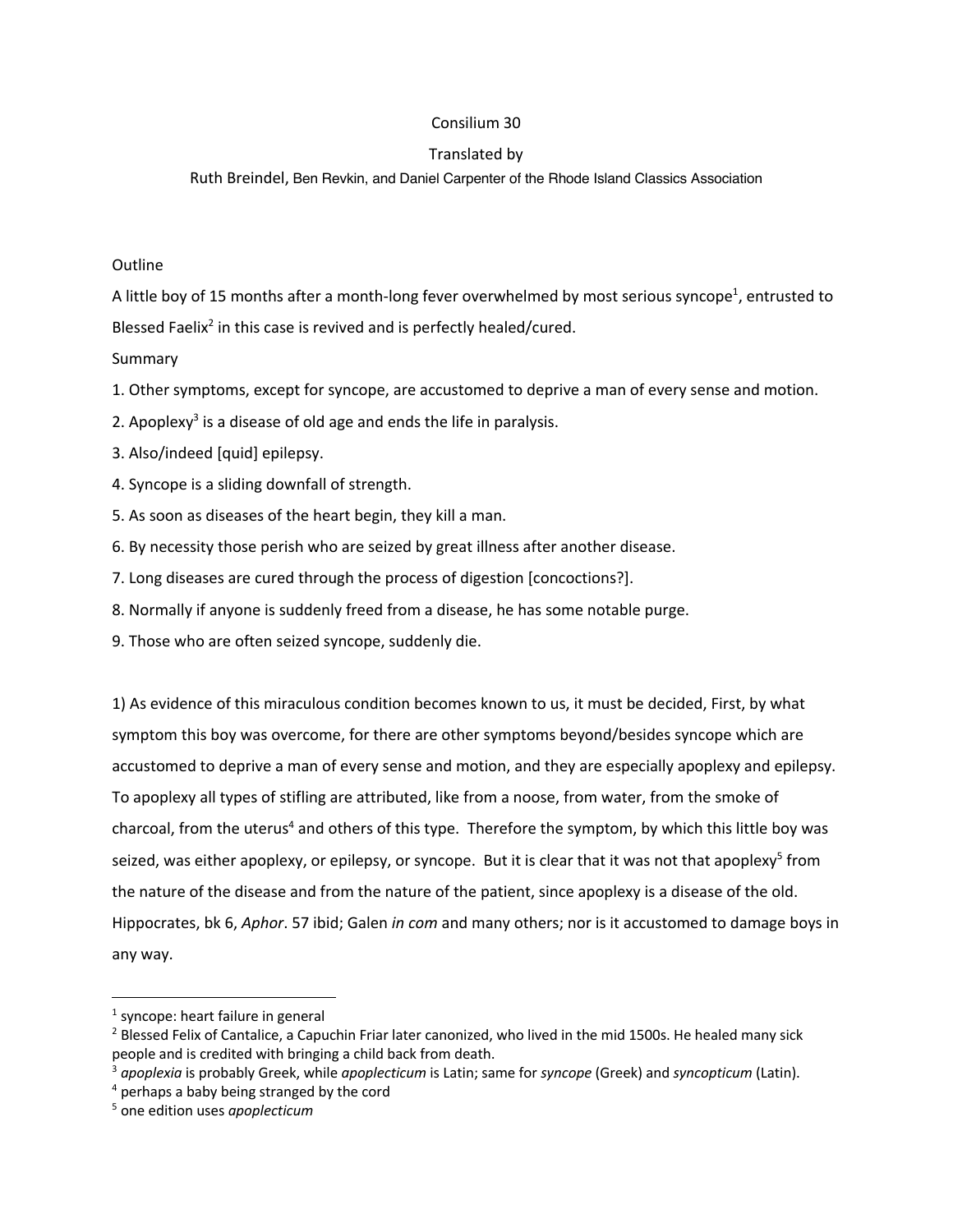2) Further it is clear, because apoplexy ends in paralysis. Galen bk 4, *de loc. aff.* chapter 2. Dan. Sennett<sup>6</sup> book 1, *Pract*. Part. 2 chapter 33 in *Prognost*. num. 8. And indeed this disease without paralysis has been cured, nor would it have diminished anything from the Miracle, even if paralysis had followed. Finally it is clear, because in apoplexy the limbs are relaxed and become soft, but in syncope the teeth of the sick person and mouth close most strongly.<sup>7</sup> The same Sennett, as above, as happened in this boy, about whom the  $12^{th}$  witness, who was the father of the little boy himself, thus stated at the  $20^{th}$ questioning: Suddenly he remained in my arms without movement or breath, black, cold, with the eyes and teeth fixed.<sup>8</sup>

From which it is clear enough that this symptom is not apoplexy. But even clearer it was not epilepsy, because in epilepsy there is convulsion of the limbs, since epilepsy itself is nothing else than universal

3. convulsion. Galen bk 1. *de symot. caus*. chapter 8 and there are other distinguishing signs between one instance, and another [instance] which [signs/symptoms] are altogether absent here [in the case of the boy], concerning which certainly mention would have been made by witnesses, since the signs are very much notable and most evident. Therefore it is left, that his symptom was syncope, in which way it is elicited most conclusively from the signs that appeared, and from those remembered by the witnesses, which agree with those [signs] which the practitioners explain in their own chapters concerning syncope and are able to be seen, if it is pleasing, Recentiores, Massaria, bk 2, chapter 9, Mercurial bk 1, chapter 10, Capivacc. bk. 2, chapter 9, Mercat. bk 2, chapter 10, Eustach. Rudius, bk 1, *Ars Med*. chapter 56, Sennett bk 2, part 4, chapter 6, Forest. *Obfer* bk 17, obs. 7, in scholia.

These things thus decided, it comes that the magnitude and destructiveness of the symptom must be considered; the overcoming of the boy himself [of] the other daily and serious disease; the swiftness and accomplishment of the cure; and the way by which the boy was cured.

4. And as far as the first, it was noted that syncope is a headlong collapse and ruin of strength. Galen bk 12 *Method. med*. chapter 5 and so savage and horrible is this symptom, that it is rightly said that syncope is an incipient death, and indeed death is the consummation for syncope, for the passage of

 <sup>6</sup> Daniel Sennett was an early –mid 1600s doctor in Germany. He also wrote about alchemy and chemistry (an early version of the atomic theory). He wrote *Practicae Medicinae*, published in 1635 in 6 volumes.

<sup>7</sup> Note: *molliores* should be *molliora*, agreeing with *membra* for logical sense. In addition, remove the comma after *dentes*.

<sup>8</sup> this is in Italian.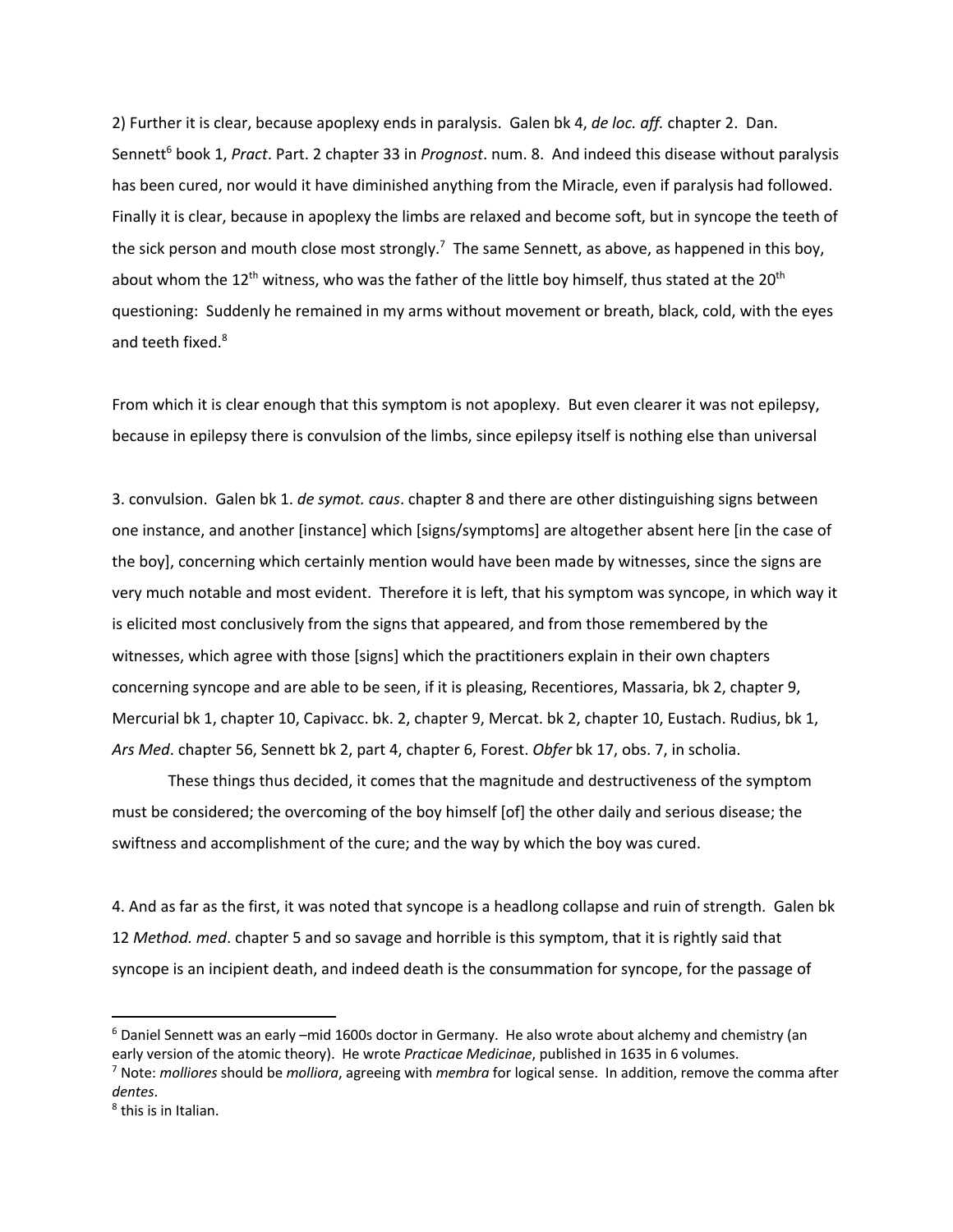syncope is to death, for which reason it is called by the Greeks *oxyntona<sup>9</sup>*, this is swiftly strangling<sup>10</sup> as from Aretaeus bk 1, *Acut*. chapter 3. I have said other things: bk 4 *Quaest Medico-leg* tit. 1, quaest ult. from which/where a place is not given for remedies in this state [of the body]. Paul. bk 3 *Med ch* 34 and here because he cuts the throat<sup>11</sup> too quickly,

5. since this is an illness of the heart itself, and diseases of the heart itself, as soon as they have begun, kill a man; Galen bk 5, *de loc aff* 3 and comm 2 *Aphor* 41.

Added to these there are overcomings of so deadly a disease, a disease now daily and severe, for he had suffered now through a month with continuous fever, all the witnesses unanimously said at the 20<sup>th</sup> questioning. And so, sick and because of his age, because he was a little boy of 15 months, and on account of the disease, serious because of its own nature, and because of which he had been vexed for a month already, placed in the greatest debility, snatched by the most severe and greatest disease, he was being forced to breathe out his spirit from the necessity of nature; since the daily trial continues/stays, by necessity those perish who are snatched by a great disease after

6. another disease<sup>12</sup>, and better spirits taken away, nature is not able to wrestle any more with the disease, and so from this cause diseases press upon those relapsing/falling back more than from the beginning. Hippocr bk *de inter aff*, Avic. 2.4, tract 1, ch 95. Moreover, the swiftness of healing comes together most obviously at this supernatural effect/outcome, when the little boy right then by the recommendation of Felix Blessed servant of God, he returned into life, he was healed; which healing was not able to proceed naturally in so short a time because the boy was being held back by a chronic and long disease; which was not able to be healed naturally unless by a potion in a long amount of time.

7. For diseases of this type and abscesses are healed through potions, which healing comes after in a long time; Gal. numm. 6, *Aphor* 36, so that more and more this healing appears miraculous, it comes about on all sides absolute and complete, no trace being left of the advanced disease, although of such ferocity and deadliness, as is collected from the case and from the testimony of witnesses.

8. Finally, the manner by which this boy is healed, recedes altogether from the accustomed manner of nature and exceeds altogether its strength. For nature, if anyone is suddenly freed from disease,

 $9$  oxyntona: perhaps acid reflux? a sharp pain: oxyn = acid, tona = strike; perhaps from Greek oxyntic, which has to do with "sharpen."

 $10$  perhaps there is no distinction between a heart attack and a stroke.

<sup>&</sup>lt;sup>11</sup> perhaps a tracheotomy.

 $12$  perhaps a secondary infection.